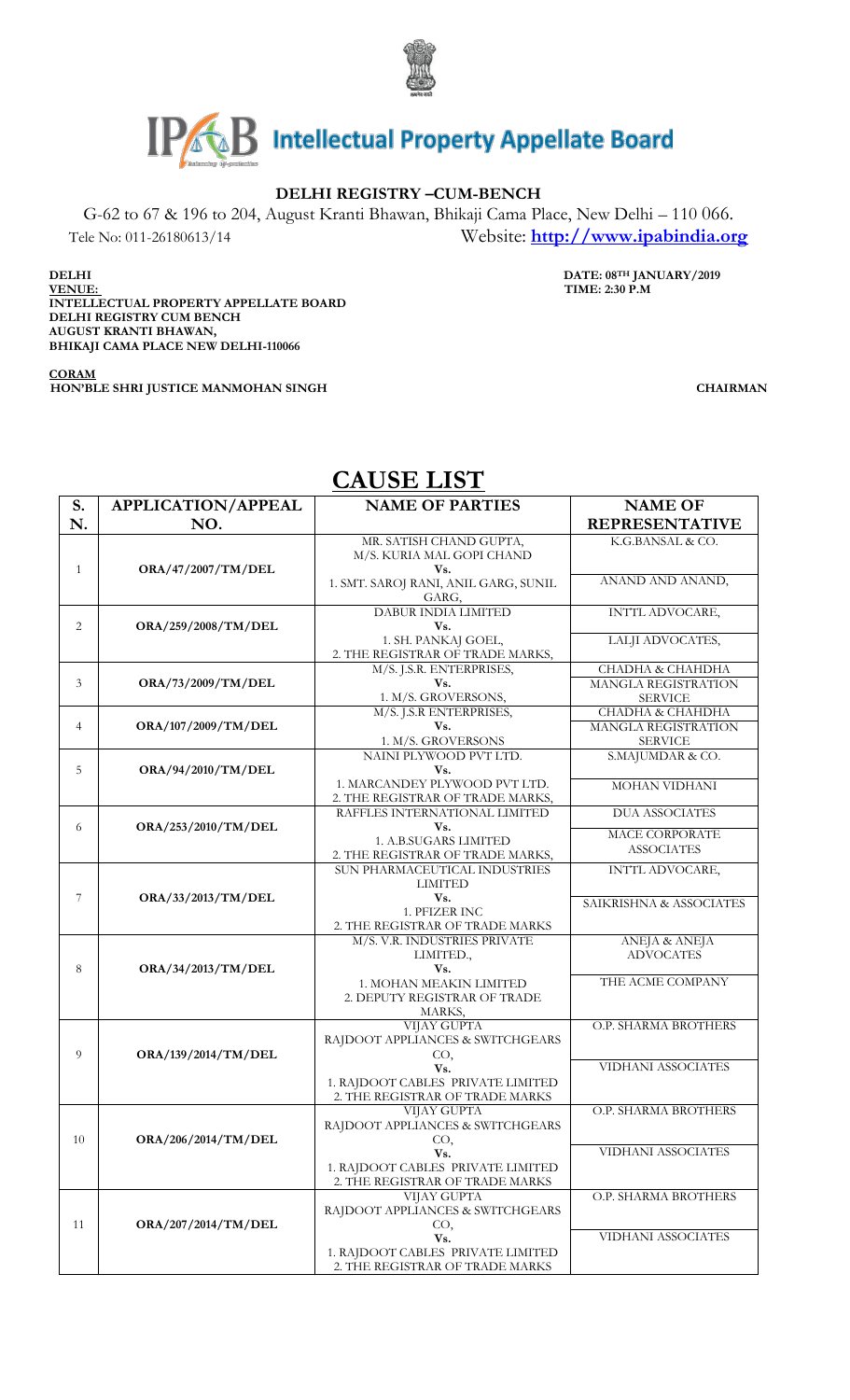|    |                                        | RAJDOOT CABLES PRIVATE LIMITED<br>Vs.                                                                                          | VIDHANI ASSOCIATES                                       |
|----|----------------------------------------|--------------------------------------------------------------------------------------------------------------------------------|----------------------------------------------------------|
| 12 | ORA/142/2015/TM/DEL                    | 1. VIJAY GUPTA<br>RAJDOOT APPLIANCES AND<br><b>SWITHGEAR</b>                                                                   | O.P. SHARMA BROTHERS                                     |
|    |                                        | 2. THE REGISTRAR OF TRADE MARKS<br>RAJDOOT CABLES PRIVATE LIMITED<br>Vs.                                                       | VIDHANI ASSOCIATES                                       |
| 13 | ORA/183/2015/TM/DEL                    | 1. VIJAY GUPTA<br>RAJDOOT APPLIANCES AND<br>SWITHGEAR,                                                                         | O.P. SHARMA BROTHERS                                     |
|    | ORA/184/2015/TM/DEL                    | 2. THE REGISTRAR OF TRADE MARKS<br>RAJDOOT CABLES PRIVATE LIMITED<br>Vs.                                                       | VIDHANI ASSOCIATES                                       |
| 14 |                                        | 1. VIJAY GUPTA<br>RAJDOOT APPLIANCES AND<br>SWITHGEAR,                                                                         | O.P. SHARMA BROTHERS                                     |
| 15 | ORA/2/2015/TM/DEL<br>ORA/3/2015/TM/DEL | 2. THE REGISTRAR OF TRADE MARKS<br>BURGER KING RESTAURANT PVT.<br><b>LIMITED</b><br>SMT. NALINI SHEWAKRAMANI                   | JEHANGIR GULABBHAI &<br><b>BILIMORIA &amp; DARUWALLA</b> |
|    |                                        | Vs.<br>1. BURGER KING CORPORATION<br>2. THE REGISTRAR OF TRADE MARKS<br>BURGER KING RESTAURANT PVT.                            | ANAND AND ANAND<br>JEHANGIR GULABBHAI &                  |
| 16 |                                        | <b>LIMITED</b><br>SMT. NALINI SHEWAKRAMANI<br>Vs.                                                                              | <b>BILIMORIA &amp; DARUWALLA</b><br>ANAND AND ANAND      |
|    |                                        | 1. BURGER KING CORPORATION<br>2. THE REGISTRAR OF TRADE MARKS<br>VIRENDRA KUMAR GUPTA, SOLE                                    | SHAILEN BHATIA,                                          |
| 17 | ORA/15/2015/TM/CH                      | PROPRIETOR OF M/S. BURGER KING.<br>Vs.                                                                                         | <b>ADVOCATE</b>                                          |
|    |                                        | 1. BURGER KING CORPORATION<br>2. THE REGISTRAR OF TRADE MARKS<br>VIRENDRA KUMAR GUPTA, SOLE                                    | SHAILEN BHATIA,                                          |
| 18 | ORA/16/2015/TM/KOL                     | PROPRIETOR OF M/S. BURGER KING<br>Vs.<br>1. BURGER KING CORPORATION<br>2. THE REGISTRAR OF TRADE MARKS                         | <b>ADVOCATE</b>                                          |
|    | ORA/17/2015/TM/KOL                     | VIRENDRA KUMAR GUPTA, SOLE<br>PROPRIETOR OF M/S. BURGER KING                                                                   | SHAILEN BHATIA,<br><b>ADVOCATE</b>                       |
| 19 |                                        | Vs.<br><b>1. BURGER KING CORPORATION</b><br>2. THE REGISTRAR OF TRADE MARKS                                                    |                                                          |
| 20 | ORA/18/2015/TM/KOL                     | VIRENDRA KUMAR GUPTA, SOLE<br>PROPRIETOR OF M/S. BURGER KING.<br>Vs.                                                           | SHAILEN BHATIA,<br><b>ADVOCATE</b>                       |
|    |                                        | 1. BURGER KING CORPORATION<br>2. THE REGISTRAR OF TRADE MARKS<br>VIRENDRA KUMAR GUPTA, SOLE<br>PROPRIETOR OF M/S. BURGER KING. | SHAILEN BHATIA,<br><b>ADVOCATE</b>                       |
| 21 | ORA/19/2015/TM/KOL                     | Vs.<br>1. BURGER KING CORPORATION<br>2. THE REGISTRAR OF TRADE MARKS                                                           |                                                          |
| 22 | ORA/20/2015/TM/DEL                     | VIRENDRA KUMAR GUPTA, SOLE<br>PROPRIETOR OF M/S. BURGER KING<br>Vs.<br>1. BURGER KING CORPORATION                              | SHAILEN BHATIA,<br><b>ADVOCATE</b><br>ANAND AND ANAND    |
|    |                                        | 2. THE REGISTRAR OF TRADE MARKS<br>VIRENDRA KUMAR GUPTA, SOLE                                                                  | SHAILEN BHATIA,                                          |
| 23 | ORA/21/2015/TM/DEL                     | PROPRIETOR OF M/S. BURGER KING<br>Vs.                                                                                          | <b>ADVOCATE</b><br>ANAND AND ANAND                       |
|    |                                        | 1. BURGER KING CORPORATION<br>2. THE REGISTRAR OF TRADE MARKS<br>VIRENDRA KUMAR GUPTA, SOLE                                    | SHAILEN BHATIA,                                          |
| 24 | ORA/22/2015/TM/DEL                     | PROPRIETOR OF M/S. BURGER KING.<br>Vs.<br>1. BURGER KING CORPORATION                                                           | <b>ADVOCATE</b><br>ANAND AND ANAND                       |
| 25 |                                        | 2. THE REGISTRAR OF TRADE MARKS<br>VIRENDRA KUMAR GUPTA, SOLE<br>PROPRIETOR OF M/S. BURGER KING.<br>Vs.                        | SHAILEN BHATIA,<br><b>ADVOCATE</b>                       |
|    | ORA/23/2015/TM/DEL                     | 1. BURGER KING CORPORATION<br>2. THE REGISTRAR OF TRADE MARKS                                                                  | ANAND AND ANAND                                          |
| 26 | ORA/24/2015/TM/MUM                     | VIRENDRA KUMAR GUPTA, SOLE<br>PROPRIETOR OF M/S. BURGER KING<br>Vs.                                                            | SHAILEN BHATIA,<br><b>ADVOCATE</b>                       |
|    |                                        | 1. BURGER KING CORPORATION<br>2. THE REGISTRAR OF TRADE MARKS                                                                  | ANAND AND ANAND                                          |
| 27 | ORA/25/2015/TM/MUM                     | VIRENDRA KUMAR GUPTA, SOLE<br>PROPRIETOR OF M/S. BURGER KING<br>Vs.                                                            | SHAILEN BHATIA,<br><b>ADVOCATE</b><br>ANAND AND ANAND    |
|    |                                        | 1. BURGER KING CORPORATION<br>2. THE REGISTRAR OF TRADE MARKS<br>VIRENDRA KUMAR GUPTA, SOLE                                    | SHAILEN BHATIA,                                          |
| 28 | ORA/26/2015/TM/MUM                     | PROPRIETOR OF M/S. BURGER KING.<br>Vs.                                                                                         | <b>ADVOCATE</b>                                          |
|    |                                        | 1. BURGER KING CORPORATION<br>2. THE REGISTRAR OF TRADE MARKS                                                                  | ANAND AND ANAND                                          |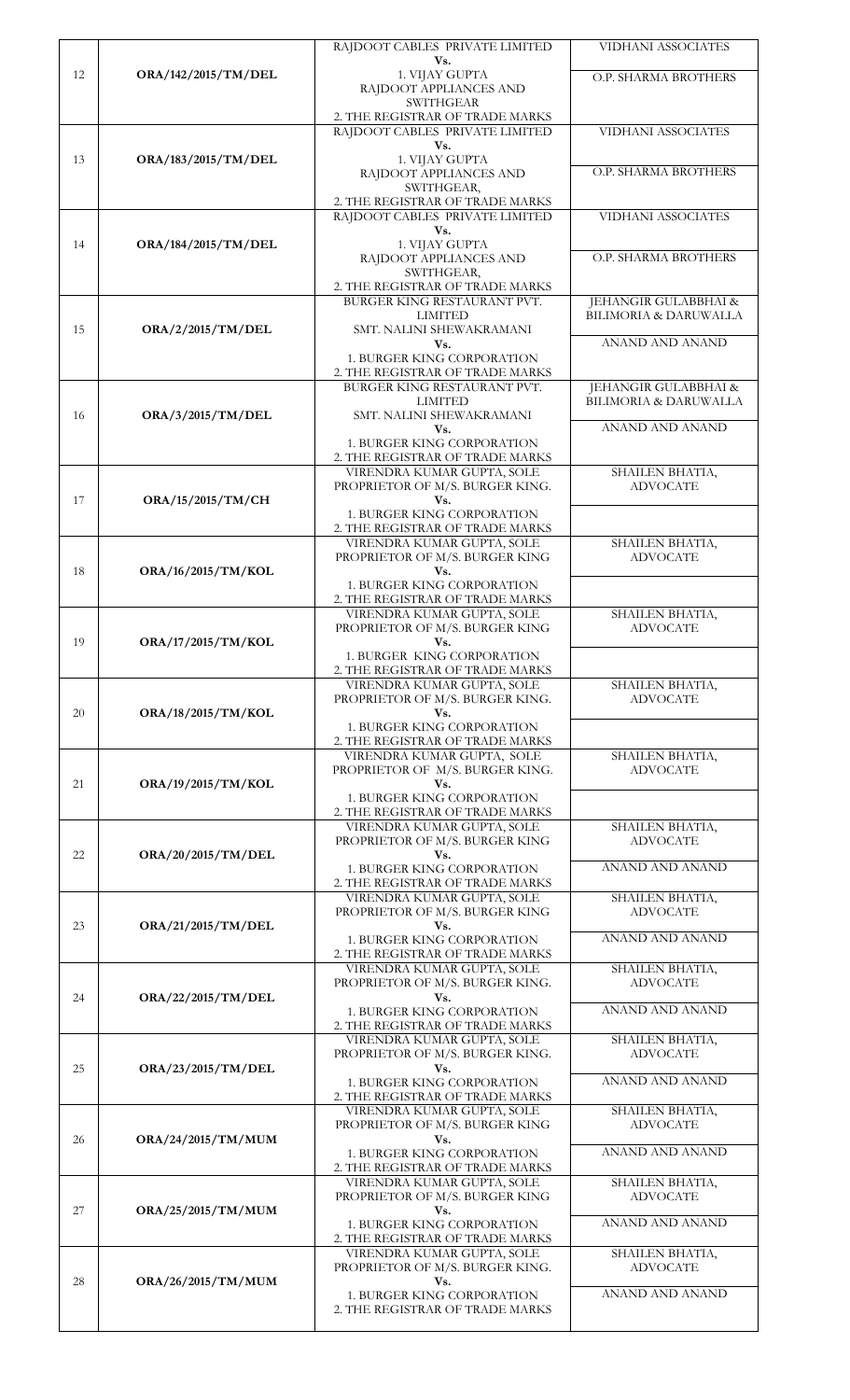|    |                           | VIRENDRA KUMAR GUPTA, SOLE<br>PROPRIETOR OF M/S. BURGER KING.             | SHAILEN BHATIA,<br><b>ADVOCATE</b>             |
|----|---------------------------|---------------------------------------------------------------------------|------------------------------------------------|
| 29 | <b>ORA/27/2015/TM/MUM</b> | Vs.                                                                       |                                                |
|    |                           | 1. BURGER KING CORPORATION                                                | ANAND AND ANAND                                |
|    |                           | 2. THE REGISTRAR OF TRADE MARKS<br>ADVANCE MAGAZINE PUBLISHERS, INC.      | LALL LAHIRI & SALHOTRA                         |
| 30 | ORA/85/2015/TM/DEL        | Vs.                                                                       |                                                |
|    |                           | 1. PANNA SAREES PVT. LTD                                                  | TRADE & CORPORATE                              |
|    |                           | 2. REGISTRAR OF TRADE MARKS<br>SH. HARI OM GARG                           | <b>JURISTS</b><br>SATISH KUMAR, ADVOCATE       |
|    |                           | Vs.                                                                       |                                                |
| 31 | ORA/163/2015/TM/DEL       | 1. M/S. AGGARWAL CABLES PRIVATE<br><b>LIMITED</b>                         | RAHUL SHARMA                                   |
|    |                           | 2. THE REGISTRAR                                                          |                                                |
|    |                           | RAMESH KOTHARI                                                            | SUNIL PAUL, ADVOCATE                           |
| 32 | ORA/219/2015/TM/DEL       | Vs.<br>1. THE REGISTRAR OF TRADE MARKS                                    | <b>SHAILEN BHATIA</b>                          |
|    |                           | 2. M/S. AJAY GOEL TEXTILES PVT. LTD.                                      |                                                |
|    |                           | RAMESH KOTHARI                                                            | SUNIL PAUL, ADVOCATE                           |
| 33 | ORA/220/2015/TM/DEL       | Vs.<br>1. THE REGISTRAR OF TRADE MARKS                                    | <b>SHAILEN BHATIA</b>                          |
|    |                           | 2. M/S. AJAY GOEL TEXTILES PVT. LTD.                                      |                                                |
|    |                           | M/S BANSAL SWEETS<br>2) M/S BANSAL SWEET HOUSE                            | GAURAV BARATHI,<br><b>GLA LAW OFFICES</b>      |
| 34 | ORA/240/2015/TM/DEL       | 3) M/S BANSAL SUPER SNAX PVT LTD                                          |                                                |
|    |                           | Vs.<br>1. SH. ANOOP AGARWAL                                               | SHRI MOHIT NANDA &<br>SURJYA PATNAYAK          |
|    |                           | 2. REGISTRAR OF TRADE MARKS                                               |                                                |
|    |                           | M/S. GM MODULAR PVT. LTD.<br>Vs.                                          | M/S. K.G. BANSAL &<br>COMPANY,                 |
| 35 | ORA/249/2015/TM/DEL       | 1. MAYUR ELECTROMECK PVT. LTD.                                            | <b>LALJI &amp; ASSOCIATES</b>                  |
|    |                           | 2. THE REGISTRAR OF TRADE MARKS.                                          |                                                |
| 36 | ORA/251/2015/TM/DEL       | M/S. BEST ELECTRONICS<br>Vs.                                              | M/S. BACHAN LEGAL<br>CONSULTANTS PVT. LTD.     |
|    |                           | 1. M/S. SURYA INDUSTRIES                                                  | <b>LALJI ASSOCIATES</b>                        |
|    |                           | 2. REGISTRAR OF TRADE MARKS<br>M/S V-GUARD INDUSTRIES LTD                 | VIZZY GEORGE, LL.M.                            |
| 37 | ORA/3/2016/TM/DEL         | Vs.                                                                       | <b>ADVOCATE</b>                                |
|    |                           | 1. MR. RAKESH MALHOTRA                                                    | K & S PARTNERS                                 |
|    |                           | 2. THE REGISTRAR OF TRADE MARKS<br>M/S. V-GUARD INDUSTRIES LTD            | VIZZY GEORGE, LL.M.                            |
| 38 | ORA/4/2016/TM/DEL         | Vs.                                                                       | <b>ADVOCATE</b>                                |
|    |                           | 1. MR. RAKESH MALHOTRA<br>2. THE REGISTRAR OF TRADE MARKS                 | K & S PARTNERS                                 |
|    |                           | M/S. V-GUARD INDUSTRIES LTD                                               | VIZZY GEORGE, LL.M.                            |
| 39 | ORA/5/2016/TM/DEL         | Vs.<br>1. MR. RAKESH MALHOTRA                                             | <b>ADVOCATE</b><br>K & S PARTNERS              |
|    |                           | 2. THE REGISTRAR OF TRADE MARKS                                           |                                                |
|    |                           | SUN PHARMACEUTICAL INDUSTRIES<br>LIMITED.                                 | <b>SACHIN GUPTA &amp;</b><br><b>ASSOCIATES</b> |
| 40 | ORA/6/2016/TM/DEL         | Vs.                                                                       |                                                |
|    |                           | 1. LIFESTAR PHARMA PVT. LTD.<br>2. THE REGISTRAR OF TRADE MARKS           |                                                |
|    |                           | ARL POWER SOLUTIONS PVT. LTD.                                             | MRS, RENU GUPTA                                |
| 41 | ORA/9/2016/TM/DEL         | Vs.<br>1. ABHAY KUMAR SHUKLA                                              |                                                |
|    |                           | M/S. APS ELECTRONICS.                                                     | ARORA AND ARORA                                |
|    |                           | 2. THE REGISTRAR OF TRADE MARKS<br><b>JSW IP HOLDINGS PRIVATE LIMITED</b> | <b>ANM GLOBAL</b>                              |
| 42 | ORA/20/2016/TM/DEL        | Vs.                                                                       |                                                |
|    |                           | 1. THE REGISTRAR OF TRADE MARKS                                           | VIDHANI ASSOCIATES                             |
|    |                           | 2. SHRI VARUN JAIN<br>M/S. PRS AGARWAL PACKERS & MOVERS                   | RAI & RAI PARTNERS                             |
|    |                           | PRIVATE LIMITED.                                                          |                                                |
| 43 | ORA/46/2016/TM/DEL        | Vs.<br>1. M/S. DRS LOGISTICS PVT. LTD                                     |                                                |
|    |                           | 2. THE REGISTRAR OF TRADE MARKS                                           |                                                |
|    |                           | MR. KARAN BHARGAVA<br>BHARGAVA PHYTOLAB PRIVATE LTD.,                     | <b>VARUN SINGH</b><br>VARUN SINGH ADVOCATES    |
| 44 | <b>ORA/1/2018/TM/DEL</b>  | Vs.                                                                       |                                                |
|    |                           | 1. HARASHA PHARMA PVT. LTD.                                               |                                                |
|    |                           | 2. THE REGISTRAR OF TRADEMARKS,<br>PUMA SE                                | <b>AKANKSHA KAR</b>                            |
| 45 | ORA/3/2018/TM/DEL         | Vs.                                                                       | RNA IP ATTORNEY                                |
|    |                           | 1. ABHISHEK KUMAR<br>2. THE REGISTRAR OF TRADEMARKS,                      |                                                |
|    |                           | PUMA SE                                                                   | AKANKSHA KAR                                   |
| 46 | ORA/6/2018/TM/DEL         | Vs.<br>1. ARUN JAIN                                                       | RNA IP ATTORNEY                                |
|    |                           | TRADING AS PUMA LOCKS (INDIA)                                             |                                                |
|    |                           | 2. THE REGISTRAR OF TRADEMARKS                                            |                                                |
| 47 | <b>ORA/4/2018/TM/DEL</b>  | NESTLE SKIN HEALTH S.A<br>Vs.                                             | RITU BHARGAVA<br>ANAND AND ANAND               |
|    |                           | 1. MEDSEA HEALTHCARE PVT. LTD.                                            |                                                |
|    |                           | 2. THE REGISTRAR OF TRADEMARKS,<br>SH. RAGHBIR KUMAR JAIN                 | SURINDER SHARMA,                               |
|    |                           | M/S LALSON ENGINEERING WORKS,                                             | SHARMA & ASSOCIATES,                           |
| 48 | ORA/5/2018/TM/DEL         | $\mathbf{V}\mathbf{s}$ .                                                  | <b>ADVOCATES</b>                               |
|    |                           | 1. SH. SHEETAL JAIN<br>M/S BALSONS (INDIA)                                |                                                |
|    |                           | 2. THE REGISTRAR OF TRADEMARKS,                                           |                                                |